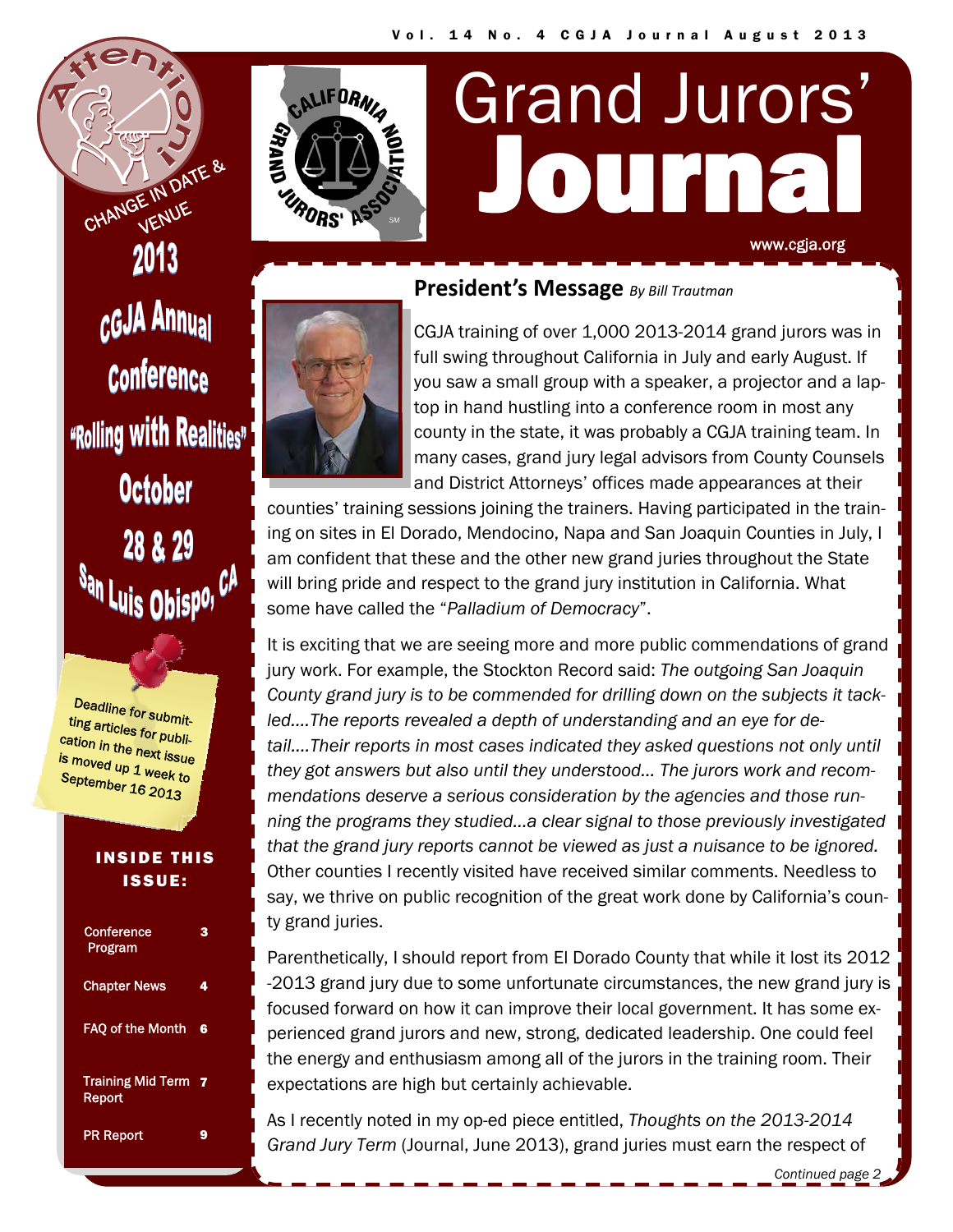*Continued from page 1* 

the citizens, the media and particularly the public officials. I quote, "The most effective way to do this is for grand juries to undertake meaningful, useful investigations; to make factually supported findings; and to offer needed, feasible recommendations to their local government". It appears that grand juries all over the State are doing just that which means implementation of their recommendations will be more likely and the grand jury system will be preserved and perpetuated.

A CGJA chapter in your county is also important support for the grand jury system as, among other positive things, it provides a continuous grand jury presence in the eyes of public officials. Our Membership Relations Committee is continuing its quest for more chapters and more members. We have 26 current chapters and over 325 voting

members. The growth in chapters and membership has been spectacular over the past few years as former and current grand jurors continue to offer support for their courts and sitting grand juries. This includes, but is not limited to, implementation follow-up on report recommendations, public distribution of grand jury reports, and interview, selection and orientation of new grand jurors.

CGJA's Annual Conference has been moved to San Luis Obispo on October 28-29, 2013. So mark your calendar and plan to attend. Please see additional information elsewhere in this issue.

Finally, we have director elections coming up soon. So voting members watch for your ballots and be sure to vote within the deadline.

My email is always open to hear from you*, trautman17@sbcglobal.net.*

# **SAVE THE DATE**

## **CGJA 32nd Annual Statewide Conference 2013**

## *"Rolling with RealiƟes"*

## **October 28 & 29, 2013 San Luis Obispo, California**

Better late than never…get your erasers and calendars and *save the date*. There has been a change of venue and dates of the 2013 Annual Conference.

The San Luis Obispo Chapter of the California Grand Jurors' Association is pleased to announce the 32<sup>nd</sup> Annual CGJA Conference – 2013, Monday, October 28, and Tuesday, October 29, [check-in Sunday, October 27] at the Embassy Suites Hotel, San Luis Obispo, California.

This year, the San Luis Obispo County Chapter of the California Grand Jurors' Association is looking forward to hosting the statewide conference. The Program Committee headed by Dan Mufson, Beate Boultinghouse, John Monaco, Jim Ragan and Bill Trautman along with representatives from the San Luis Obispo Chapter, is hard at work. The search for a keynote and featured speakers has begun as well as creating a unique "theme" for the event. Bonnie Kenk has once again graciously offered to coordinate registration.

Embassy Suites Hotel San Luis Obispo, will be offering super discounted hotel rates (the same as last year) available only to CGJA conference attendees. The Hotel will also establish a special webpage just for our conference registration. Registration forms will be forthcoming ASAP to all CGJA members.

More information to follow shortly regarding how to register, panels, featured speakers and local activities outside of the conference.

Admidst California's spectacular scenery on the Central Coast – miles of beaches, challenging golf courses, sensational wineries, quaint shopping, and historical landmarks – the Embassy Suites Hotel San Luis Obispo is the perfect location for CGJA next annual conference.

October Sun Mon Tue Wed Thu Fri Sat 'n  $\overline{2}$ 3  $\blacktriangle$ 5 ô. 8 9 10 11 12 14 15 16 17 18 19 13 21 22 23 24 25 26  $20^{\circ}$ 30 31 27

See you in October!

Diane Shepp, Conference Chair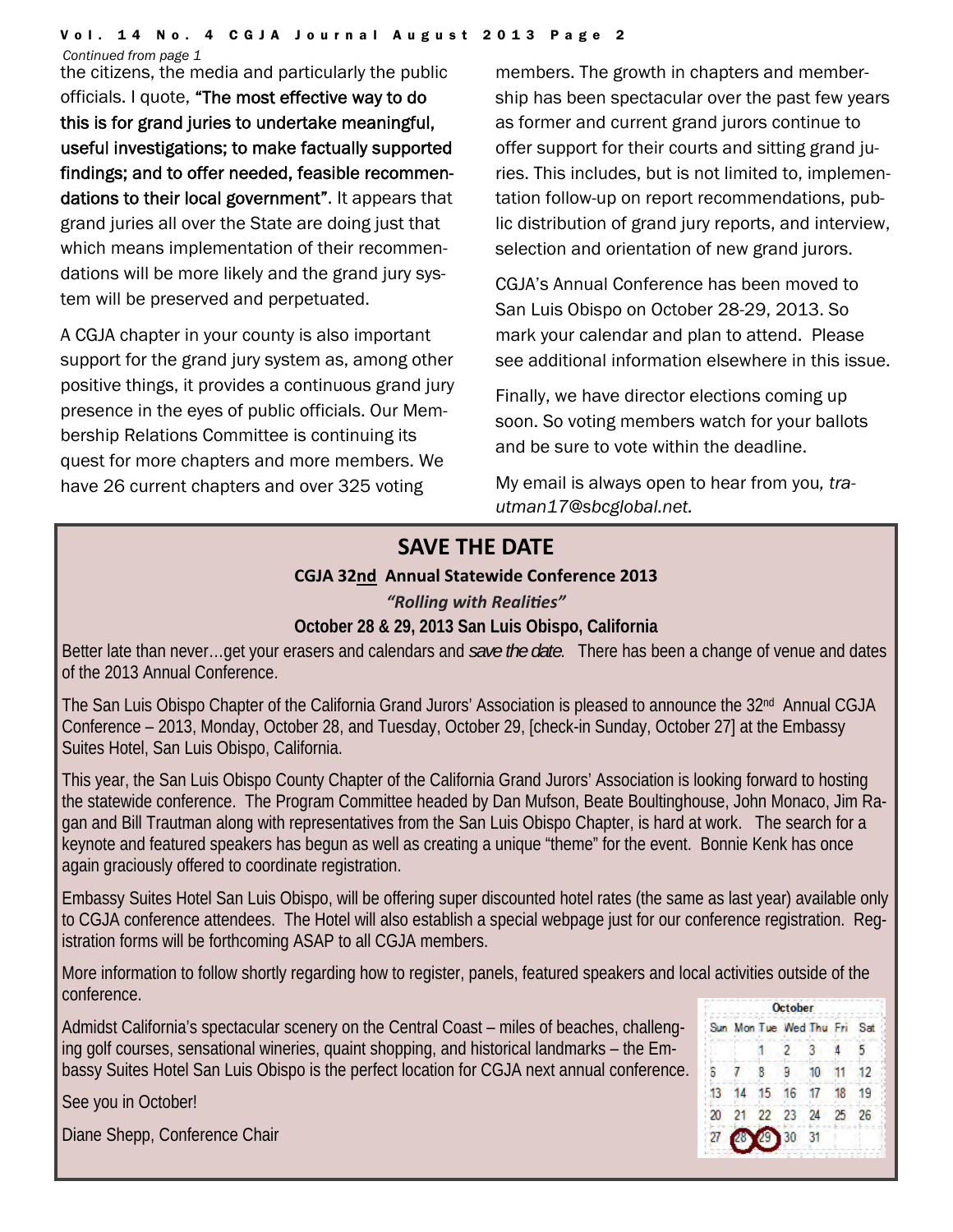# California Grand Jurors' Association 32nd Annual Conference "Rolling with Realities" October 28th and 29th, 2013 San Luis Obispo, California

**Recent Annual Conferences have highlighted the increased scope of CGJA acƟviƟes. This year we will focus on how environmental factors (fiscal issues) are influencing our communiƟes and the operaƟons of grand juries necessitaƟng our "Rolling with the RealiƟes". There will be an in-depth look at chapter regulatory compliance and implementaƟon review measures.**

#### **Sunday, October 27, 2013**

| $1:00-4:00$ pm        | <b>CGJA Board Meeting</b>                      |
|-----------------------|------------------------------------------------|
| $4:00 - 6:00$ pm      | <b>Early registration</b>                      |
| $4:00-6:00 \text{pm}$ | <b>CGJA Chapter Officers Meeting</b>           |
| $6:15-7:30$ pm        | <b>CGJA Chapter President's No-Host Dinner</b> |

#### **Monday, October 28, 2013**

| 9:00am             | <b>Conference Convenes</b>                                                    |  |  |  |  |  |  |
|--------------------|-------------------------------------------------------------------------------|--|--|--|--|--|--|
| 9:15am             | Keynote Speaker [To be announced]                                             |  |  |  |  |  |  |
| 10:20am            | <b>CGJA Teller's Report / Swearing In New CGJA Board of Directors</b>         |  |  |  |  |  |  |
| $10:30$ am         | The Effect of Realignment on the Condition and Management of County Detention |  |  |  |  |  |  |
|                    | <b>Facilities-Pros and Cons (excuse the pun)</b>                              |  |  |  |  |  |  |
| 1:30 <sub>pm</sub> | <b>Excellence in Reporting (EIR) Awards</b>                                   |  |  |  |  |  |  |
| 2:00 <sub>pm</sub> | How to Increase Grand Jury Effectiveness with Shrinking Grand Jury Budgets    |  |  |  |  |  |  |
| $3:30$ pm-4:45pm   | Behind the Scenes-In Front of the Lights: Showcasing the 2013 CGJA Grand      |  |  |  |  |  |  |
|                    | <b>Jury Training</b>                                                          |  |  |  |  |  |  |
| 6:00 <sub>pm</sub> | <b>CGJA Reception</b>                                                         |  |  |  |  |  |  |
| 7:15 <sub>pm</sub> | <b>Dinner</b>                                                                 |  |  |  |  |  |  |
| 8:30pm             | <b>Awards Presentations</b>                                                   |  |  |  |  |  |  |

#### **Tuesday, October 29, 2013**

| 8:30am     | <b>CGJA Annual Meeting</b>           |  |  |  |
|------------|--------------------------------------|--|--|--|
|            | <b>State of the CGJA</b>             |  |  |  |
| 9:30am     | <b>Implementation Review</b>         |  |  |  |
| 11:00am    | <b>Chapter Regulatory Compliance</b> |  |  |  |
| 12:00 noon | <b>Open Forum</b>                    |  |  |  |
| 12:30am    | <b>Meeting Summary and Close</b>     |  |  |  |
|            |                                      |  |  |  |



**2014- See you in Los Angeles!**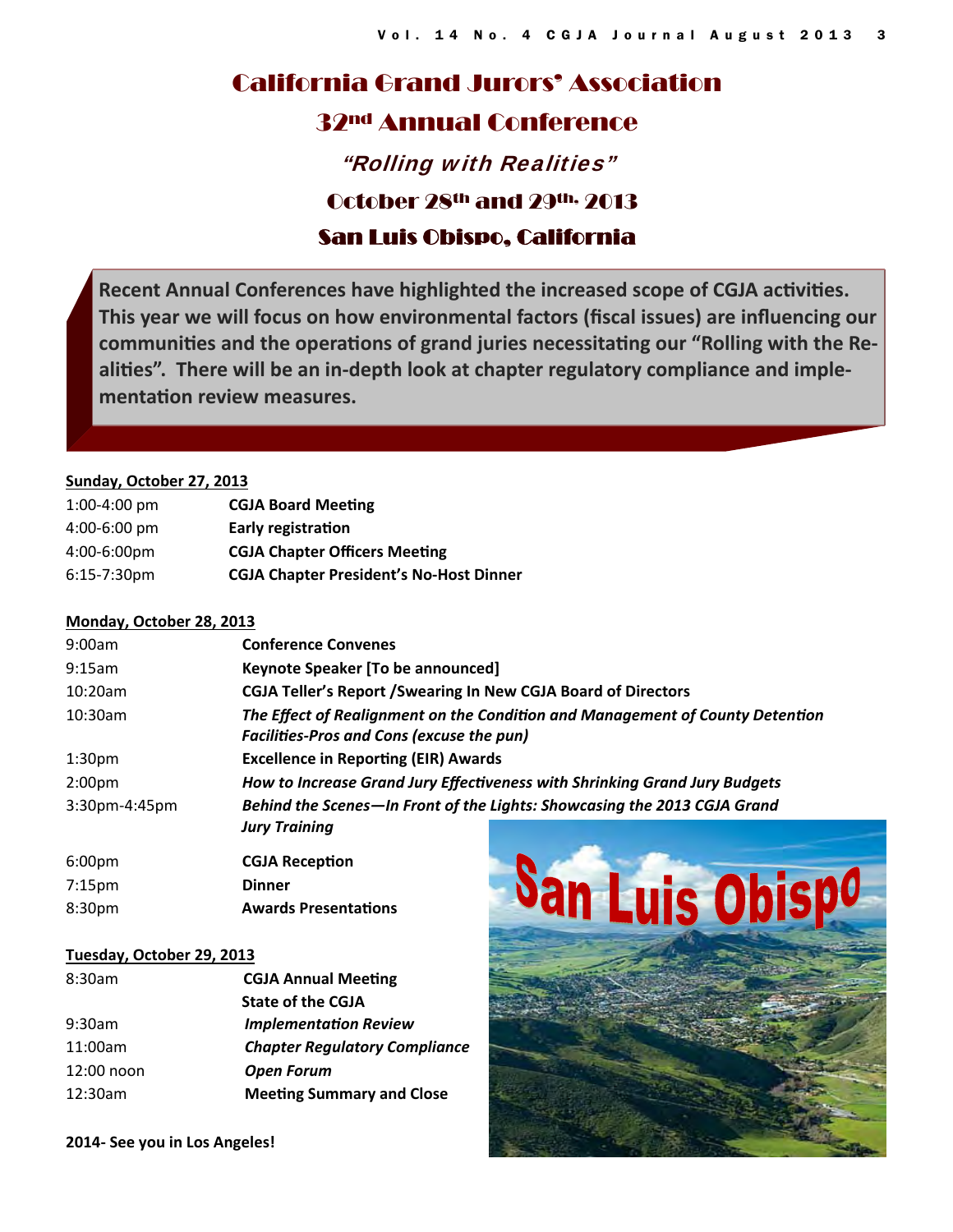## **CGJA** Chapter News from Around the State *News for You and by You*

*By Beate Boultinghouse, Vice‐president and President, San Francisco Chapter*

At the end of June the 2012‐2013 juries ended their year of service. Numerous excellent reports were issued. Jurors breathed a sigh of relief and many are moving on to other activities; some have elected to serve another year on the jury; and some have joined the chapters in their counties and are anxious to contribute to the preservation of California's grand jury system. Several chapters have elected new officers – see page 11 for the current list of chapter presidents. In reading the news from various chapters, I perceive a lot of energy and en‐ thusiasm, applaud it, and wish you the best in all your endeavors for the upcoming year. I hope to see you all at the annual conference October 28‐29 in San Luis Obispo. Look for more details in this is‐ sue.

### **Fresno**

On July 11th members of the Fresno Grand Jurors' Association held a two hour orientation in the grand jury room for the 2013‐14 Grand Jury. The orientaƟon was presented by three FCGJA mem‐ bers, Medsie Bolin, Dr. Rod Coburn and Gary Green‐ berg. All three were very impressed with the 2013‐ 2014 Fresno County Grand Jury. On Wednesday, July 17th FCGJA had their annual meeting. We elected a board slate and added three new board directors. Our guest speaker was Charlotte Tilkes, Senior Administrative Analyst for Fresno County. Her presentation was regarding the Fresno County budget and how the Grand Jury's budget fits into the total Fresno County budget.

## **Humboldt**

On July 14, the Humboldt County Chapter hosted a thank you for outgoing jurors and welcome for new jurors at Lolita Cheese Factory. The weather was beautiful and their garden was the perfect place to gather and we feasted on locally‐made cheeses and wine. We are also planning a Regional Mixer on Aug 17 and will be using webex so those who live far and want to participate can join us without a long drive.

#### **Kern (By Lynn Runyon)**

Yes, as of July, I (Lynn Runyon) am now the Presi‐ dent of the Kern County Chapter.

We have a meeting tomorrow (my first as President.) at the Black Bear Diner at 11:30. In addition to the regular Kern County Chapter members, we also anticipate 11 of the new 2013-14 Kern County grand jury to attend. Our guest speaker will be the new 2013‐14 Foreperson, Terry Wolf. We're work‐ ing on getting all of those folks to join - some already have!

We will be discussing the Regional meeting on July  $26<sup>th</sup>$  in Fresno and hope to learn how the chapter can help with the upcoming CGJA annual confer‐ ence. As promised we will give the Fern County Chapter a copy of our 2012‐13 KCGJ Final Report.

We will address the need for everyone on the 2013‐ 14 KCGJ to attend the Visalia training on Aug. 1-2 (there is funding budgeted for ALL of them to attend!). I hope Terry is pushing attendance!

Also, one of our members is designing a KCGJA logo (we have never had one and really like Fresno's!). We hope to be able to submit a design to the CGJA for approval by Sept.

In addition, we are trying to get our almost nonexisting web site re-formed and functional. We have a couple of members willing to take on this task.

## **Napa**

The Napa Chapter recently elected new officers and added members to the Board of Directors. Diane Dame' Shepp is the new Chapter president, a role she is familiar with. Mid‐May we celebrated the "almost" completion of the 2012-2013 Grand Jury service in Napa County. The wine and appetizer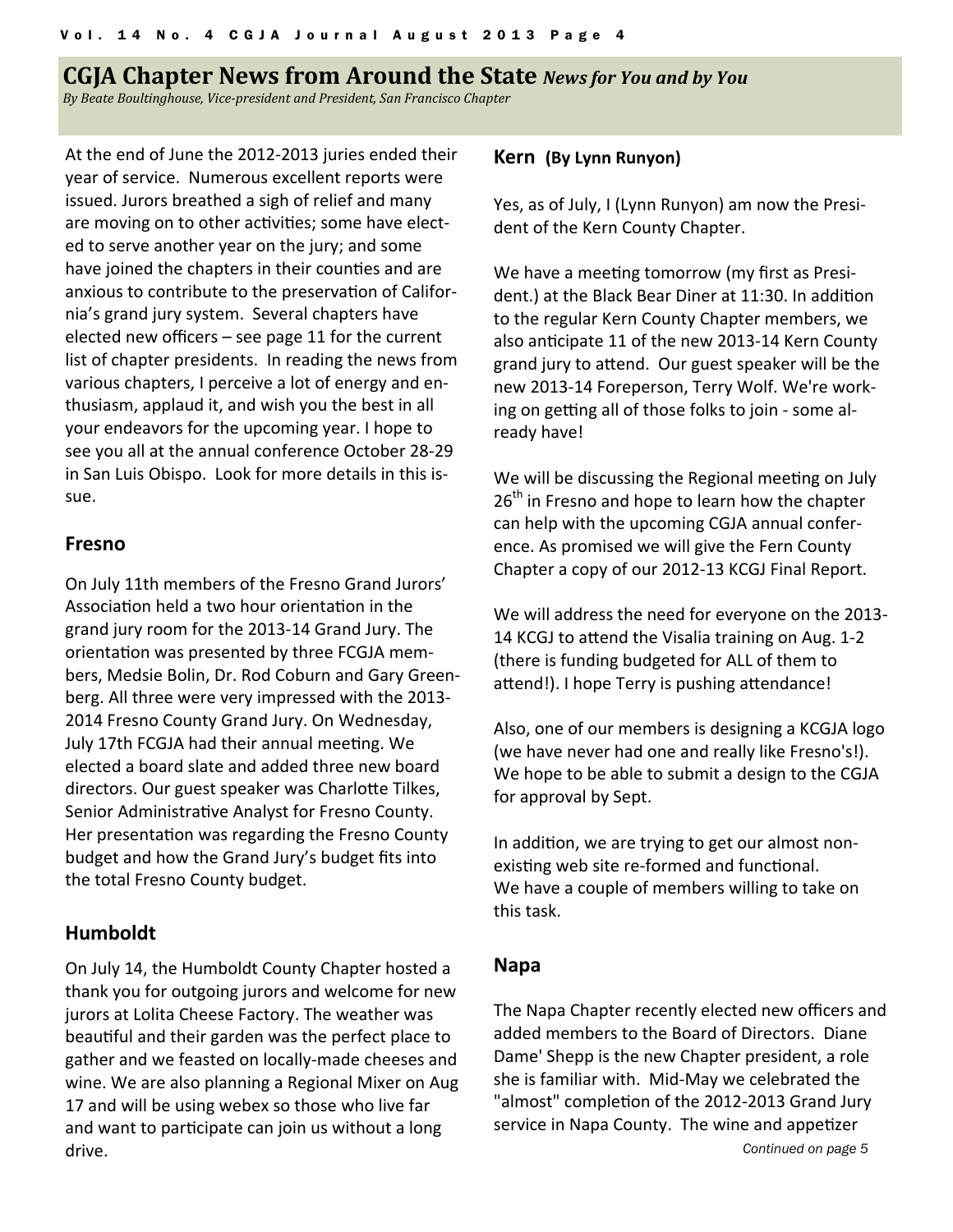# **CGJA** Chapter News from Around the State News for You and by You

#### *Continued from page* 4

event was held at the Napa Valley Yacht Club on the Napa River.

The Chapter will welcome the 2013‐2014 Napa County Grand Jury members with coffee and vari‐ ous breakfast pastries each day of the training ses‐ sions conducted by the CGJA in Napa. We hope to use this opportunity to introduce the new Grand Jury to the work of the local CGJA chapter. It should be interesting.

I wanted to note that 11 members of the new panel have become Introductory Members in the Napa Chapter!

## **San Diego**

San Diego Past Grand Jurors Association had its annual election of officers. The new president is Mike Hall, who can be reached at hallmikep@gmail.com.

## **Santa Cruz**

The newly minted Santa Cruz Chapter continued to work on defining their role and mission and had a recent opportunity to interact and assist the newly seated 2013-2014 Grand Jury. We also attended the press conference for the release of the 2012‐ 2013 Grand Jury annual report to provide silent sol‐ idarity for our sitting Grand Jury. We are making gradual progress at defining our individual roles and determining the logistics of interacting with the public. All in all, a decent start for a new associa‐ tion chapter, as well as for a new group of people.

## **San Francisco**

On July 11, the chapter held its annual meeting / wine and cheese party to welcome the incoming jury and thank the 2012‐2013 jury for its dedica‐ Ɵon. Members of that jury presented the chapter with a synopsis of their reports. They shared with us the attention reports have received from the media and some changes which have already occurred

as a result of the recommendations made.

Scott Wiener from the Board of Supervisors was the keynote speaker. This was the last meeting President Beate Boultinghouse will preside over as her term is ending after six years of service to the chapter. The board wrote a poem about her contribu‐ tions to the chapter, the jury, and the CGJA; and then presented her with a very special gift. They asked their senator to fly a flag over the Capitol Building in Washington DC on June 14, Flag Day, and dedicate it to Beate for her service to the civil grand jury, the San Francisco Chapter of the CGJA, and the CGJA. The flag and certificate are now in a place of honor in Beate's home.

## **SuƩer**

The Sutter County Chapter just attended empanelment of the 2013/2014 Grand Jury. They had seven holdovers and we are hopeful this is an indication they will have a strong jury moving forward. We have a few reports they released that we will be following to make sure things progress as they should. We met tonight to discuss what our next project should be and have about five topics we will be discussing at out next meeting in order to decide, as a group, on which one we should focus.

## **San Mateo County Chapter**

*By: Barbara Arieta, President*

In its continuous effort to help increase public awareness of the valuable role that the grand jury plays in our democratic system of government, the San Mateo County Chapter of the California Grand Jurors' Association (CGJA) has been awarding college scholarships to deserving high school seniors for the past several years.

The criteria for receiving the San Mateo County Chapter's scholarship was not only based upon the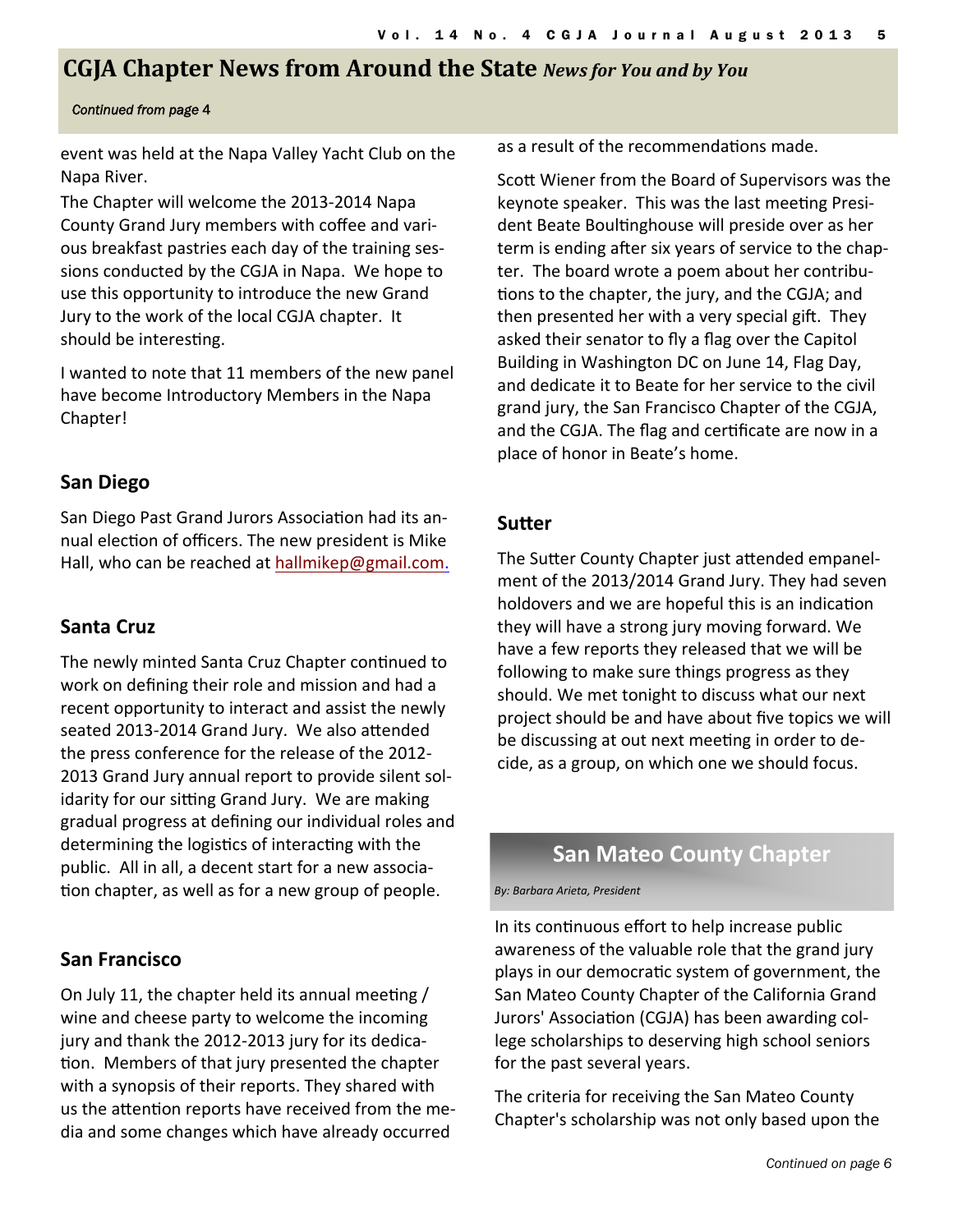*Continued from page 5* 

student's academic achievements, but, most im‐ portantly, on the contents of the essay that each student submitted to the Chapter's Evaluation Committee. Each scholarship candidate was asked to write an essay on the roles and functions of today's civil grand jury and why the civil grand jury is so im‐ portant.

On Wednesday evening, May 15th, the 2013 San Mateo Chapter's \$500 scholarship award was given to Oceana High School student, Graham Birks, by San Mateo County chapter president, Barbara Ari‐ etta, who also delivered a speech to the Oceana High School student body and its faculty about the merits and mission of the grand jury system in the State of California. This year's scholarship recipient will be attending the University of California in Davis, California, in September.

Additionally, on Sunday, June 30th, the San Mateo County Chapter threw its annual "Garden Party" for past and current grand jurors. The event was held in the beautiful San Mateo garden of chapter members, Lois and Ted Everett. Attendees at the afternoon affair included members, not only from the outgoing grand jury and the incoming grand jury, but also, members from grand juries from the past

# **FAQ of the Month**

*By Beate BoulƟnghouse*

Annual conferences of the CGJA are held so that its members may meet each other in person rather than just via email or phone. Panels and discussions are presented that will be meaningful to its members that they may return home saying, "Wow, what a



meeting! I learned so much, met so many people, and feel that others are experiencing the same suc‐ cesses as well as trials and tribulations I am! *And* I had a lot of fun!"

This month, chapters were asked what topics they wish discussed at the annual conference to be held October 28‐29 in San Luis Obispo. A number of

contributors had similar ideas, so yours truly took the liberty to consolidate them. Here is what came across the hotwire:

Protocol for conducting multi-county agency investigations: Though this has been kicked around in various forums, there has been nothing definitive codified, as was done for chapter Implementation Review guidelines.

The authority and responsibilities of Grand Jury Judges: Why? We would like to see the results of a survey that describes each chapter's relationship with the court and how it evolved.

How to improve inter-chapter communications: In my own case, I have been much more effective as president of my chapter as a result of input from other chapters. Clearly, regional meetings are a part of that solution but perhaps we could create a system of inter-regional representation to expand our communication between regions, etc. The column FAQ of the Month is also an excellent method‐ ology. But what else can we do?

Increasing membership: How can we develop a re‐ lationship with sitting juries/forepersons, not only to help them in their "jobs", but also to develop possible members for future years?

Computer illiteracy: Every year we hear complaints about jurors being computer illiterate, yet our judg‐ es will not screen them out because there's nothing in the law that specifies this as a criterion.

Implementation Review: Have a session with an explanation of exactly how we should be implemented and then have some examples from those who have already executed it. I know there is a lot of energy around this topic throughout many chap‐ ters, and this has the potential to give the jury reports more "teeth".

How is the decrease in funding for juries affecting the chapters and juries? Is there anything we can do to mitigate the potential for diminishment of the juries or the CGJA/chapters?

We asked, you told, and we listened. Come to the annual conference to see which of these topics has been included in the program. I am betting on most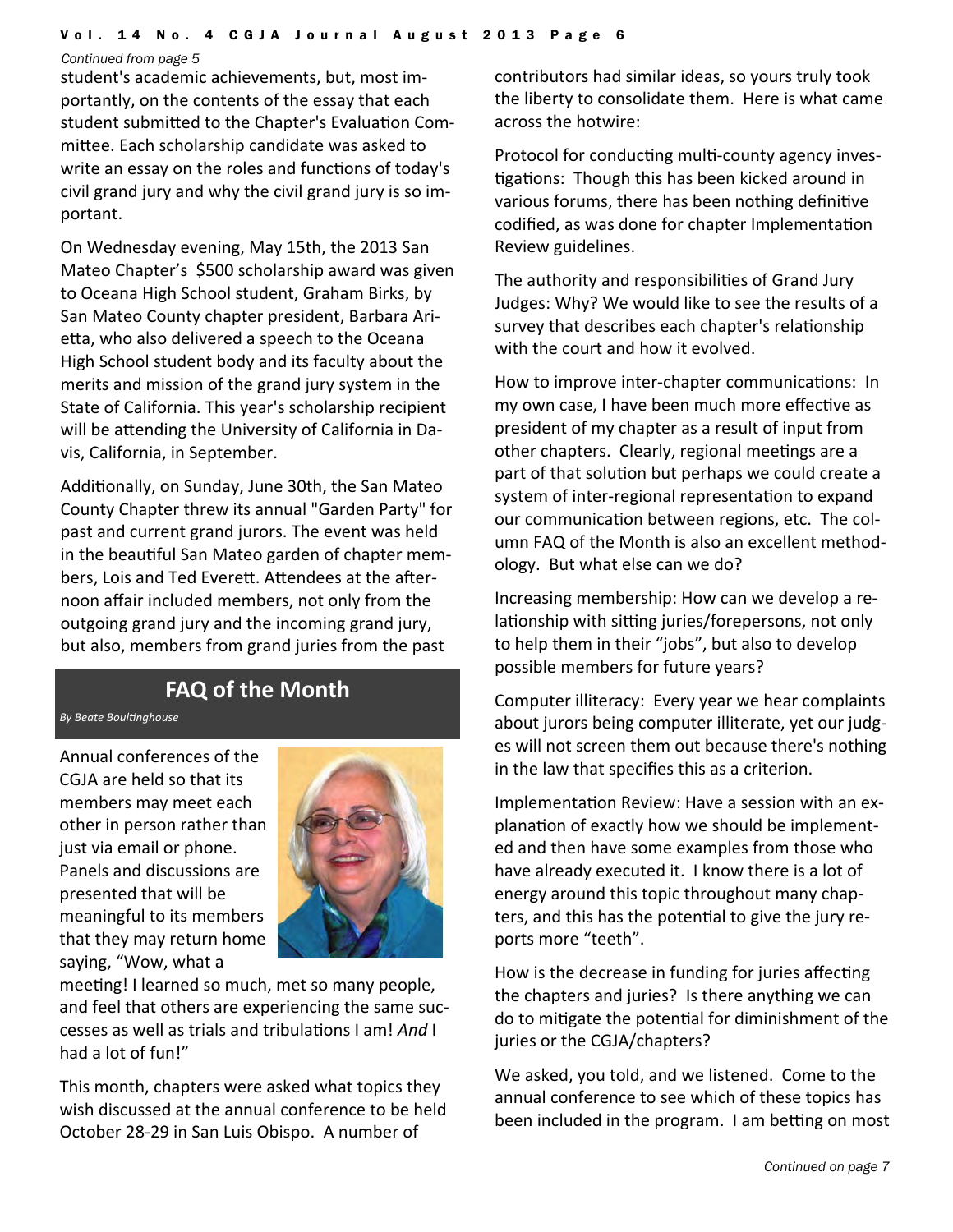*Continued from page 6*

if not all of them. Anyone want to take me up on that?

Also, congratulations to the new chapter presidents. (See the updated list on pg 11 and www.CGJA.org) Do not hesitate to reach out to any of us to ask questions, learn various practices, and attend regional meetings to meet others and make new friends.

# **CommiƩee Reports**

# **2013 Training Mid-term Report**

*By Jerry Lewi*



By the time you read this, training for 2013 will be just about complete, but at press time we're slightly more than half‐way through. Bill Trautman's President's message pro‐ vides some details. Here are some of my observa‐ tions, augmented by Training Chair Marsha Caranci's

mid‐term report to the training staff.

We have completed 12 of 20 on ‐site training seminars at which we train one, two or three juries in their own county. The four regional seminars are just getting started. The difference in on‐site seminars is striking. For example, we train the full panel of 30 jury candidates in San Bernardino before the panel of 19 is selected. So those can‐ didates attend the training not knowing whether or not they will serve. They all are very attentive and seem not to be bothered by that circumstance. The seminar is attended by their legal advisor, Deputy District Attorney Charlie Umeda, whom some of you recall participated in a panel discussion at last



*Historic Lake County Courthouse, site of grand jury training July 18, 2013* 

year's Annual Conference in Napa; and Grand Jury Assistant, Melonee Vartanian.

By contrast, in Monterey County, we trained the jury and many alternates after they had been selected and sworn, but the training seminar was their first meeting as a sworn jury. So they had lots of questions that could only be answered by their Assistant County Counsel, Leslie Girard (their legal advisor) and his assistant, Sandra Ontiveros (See photo on page 8 to see how Sandra provided a unique form of support).

These two counties are good examples of a growing trend to have legal advisors attend our seminars. We believe this is a valuable experience for them, the jury and us, as we learn from them about their views which will likely influence ours going forward. Marsha reports that, "Our decision to invite legal advisors to attend our training has been widely successful. We have had legal advisors in attendance at many of our on‐sites so far, and we have several who will be attending the Sacramento and Redding regionals. This is a great way to make sure lines of communication are open and that we are all working towards the same goals -- better educated and functioning grand juries. And we have been able to get our training manual into the hands of lots of the

County Counsels and District Attorneys in the state."

It appears we will have an all-time high of trained jurors, exceeding 1,000, in‐ cluding being able to train the jurors in Lake County for the first time. Also, a quick review of comments re‐ ceived indicates our revised curriculum is working well. As most of you know, we take trainee feedback seri‐ ously and it appears to have paid off.

We'll provide a full report as well as our usual Ask the Trainer article in the next Journal.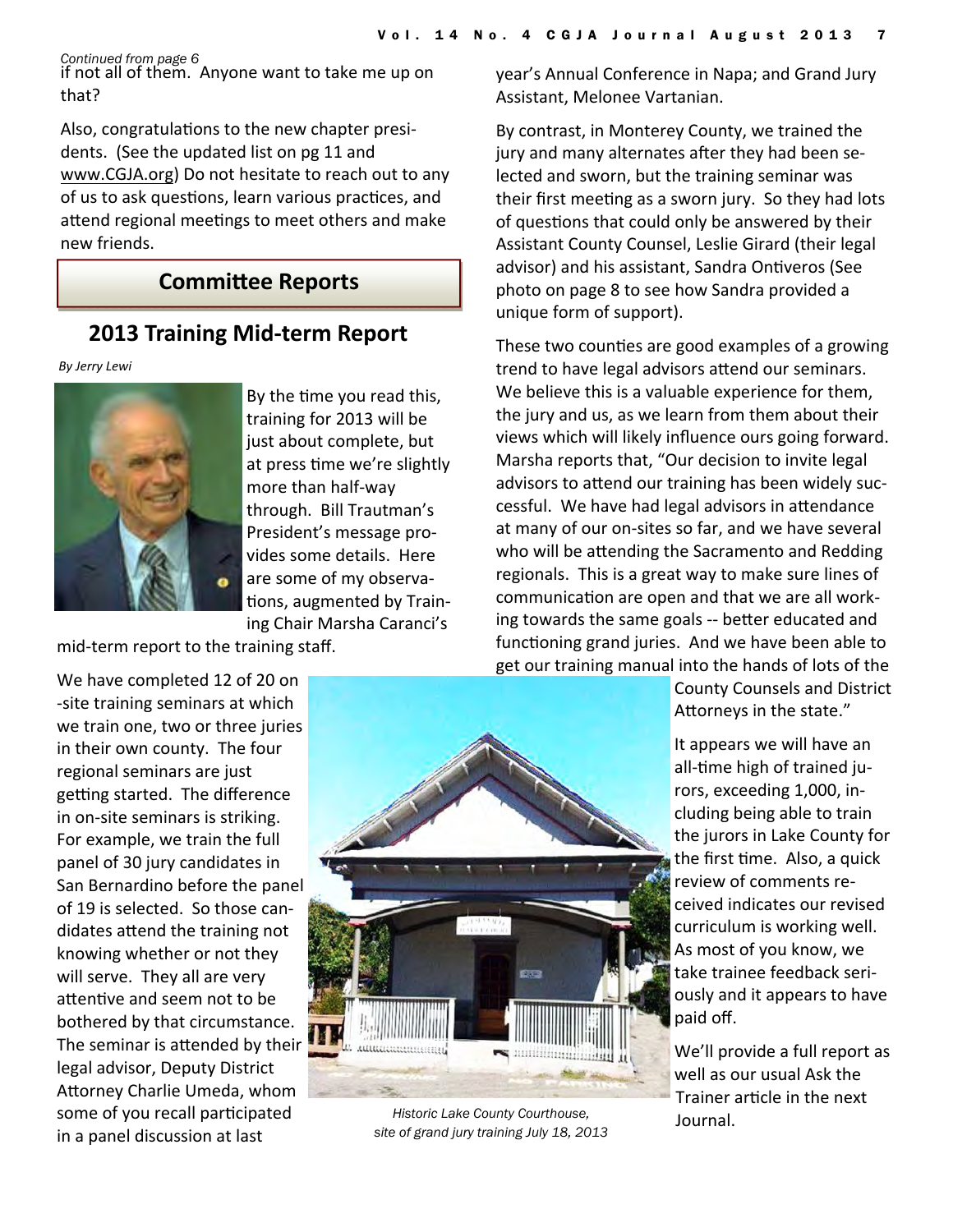

Monterey County Counsel Assistant Sandra Ontiveros and her children, Dan, Desiree and Danny, helping the CGJA Training team set up the room for training the Monterey County Grand Jury in Marina, CA. (See Training article page 7.)



D. Roger Loper, a long time CJGA member who served on the Board of Directors and filled several officer and committee chairs, died on June 23, 2013, after a long illness. Roger's service was acknowledged in the April 2010 *Grand Jurors' Journal* when he was made a Life Member.

## **Awards** *hƩp://cgja.org/cgja‐awards*

**Excellence in Reporting –** Best Grand Jury report (Geiss award) and best media coverage **Angelo Rolando Memorial** ‐‐ For outstanding service to CGJA **Local Achievement** – For chapter members advancing Grand Jury in the region

## **Grand Jury Achievements**

Please look for grand jury reports that made a difference and submit to our Grand Jury Achievement data base http://cgja.org/grand-jury-achievement-2.

## **Change of Address**

Please notify Bonnie Kenk, parroted@cox.net, of any address changes. When you don't, it costs us \$1.00 or more to get your correct address from the Post Office and your journal mailing is delayed.

## **Journal Available Electronically**

If you are interested in electronic delivery of the journal, please email editor@cgja.org to be sure we have your correct email address. This is definitely an opt-in situation as we will always print copies for regular mail distribution.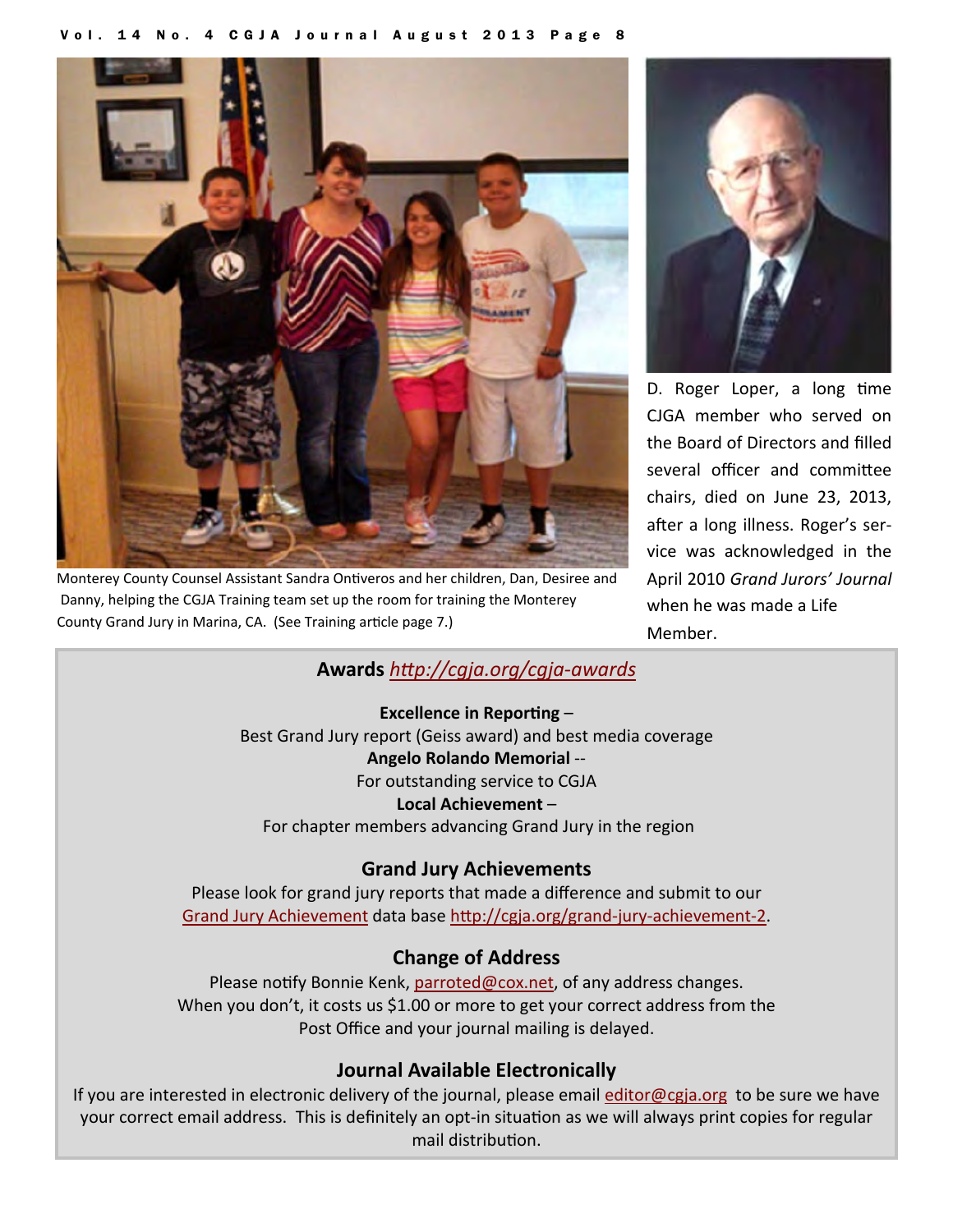# **Public Relations Report**

*By Keath North Chair* 

This issue of the *Grand Ju‐ rors' Journal* will be the first one to be distributed electronically to all our for‐ mer IMs (Introductory Members). Since we began the IM program three years ago, it has resulted in



the organization seeing a steady growth in regular voting membership.

Although a growing membership is desirable, the reality is that many former grand jurors simply aren't "joiners." We believe that just because a for‐ mer grand juror doesn't become a dues‐paying, voting member of CGJA, doesn't mean he or she isn't interested still in what our citizen-led 58 county grand juries are doing, or how our organizaƟon is **Dave Chapel, Ed.D.** expanding its support and resources to those juries.

We want to keep our former grand jurors "in the loop." Offering them the opportunity to receive the *Grand Jurors' Journal* every other month via email is a cost-effective way to achieve that goal. To that end, and in order to comply with email rules and regulations, we've contracted with ConstantContact.com to manage what will be an ever‐growing list of email Journal recipients.

In addition to offering the journal to our past IMs, we have added to our website, www.cgja.org, the ability for interested members of the general public to sign up to receive the journal via email. This ex‐ tension of our outreach is meant to improve our public image and to increase public awareness of California's county grand jury system in its civil role; its potential for doing good, its opportunity for service, and the importance of the watchdog role our county grand juries play in improving local govern‐ ance in our cities, counties, school districts and special districts.

If you would prefer to receive your copy of the jour‐ nal by email rather than snail mail, please send an email to editor@cgja.org and you will be added to our growing list of Journal recipients. Stay tuned in!



**JUNE 2013 NEW MEMBERS**

**William Selditz** Los Angeles **Grace Nichols** Los Angeles **Robert Willhite** San Diego **Mark Murray** Plumas **Orange John Rhein Butte Bill Salisbury** Placer **Shirley Boracci** Glenn **Martha WhiƩaker** Contra Costa **Nene Casares** Fresno **Larry Brandon** Shasta **Robert Bianco, Sr.** Napa **Jon A. Hartz, Sr.** San Luis Obispo

**NEW LIFETIME MEMBER**

**Stuart H. Brown** Marin





#### **June 25**

Approved the Constant Contact email service, August through December 2013, at a cost of \$30/ month (\$150 total).

## **July 11**

Approved the ballot of candi‐ dates for the member election to six Board member positions for two year terms:

#### **North region:**

Karen Jahr, Keath North.

**Central region:** 

Michael Chernock, Karin Hern, Bill Trautman.

#### **South region:**

Dianne Hoffman, Jim Ragan.

Vote for two directors for each region.

#### **July 22 (ExecuƟve CommiƩee)**

Approved moving the site of the 2013 Annual Conference to San Luis Obispo on October 28‐29 with the San Luis Obispo Chapter as host.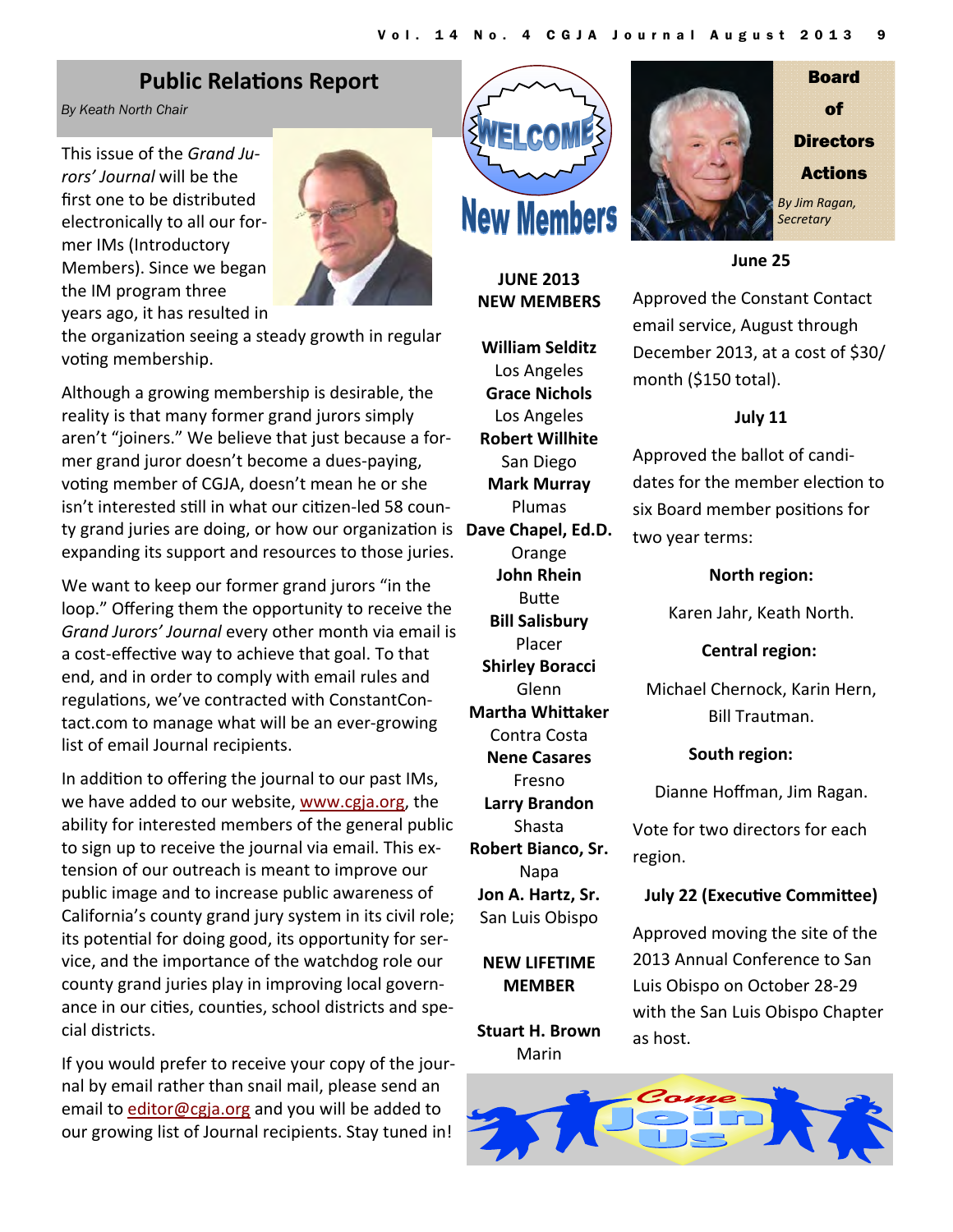| <b>CALIFORN</b>                                                                                                                                                                                                                                                |                                                                                                     |                                                    | <b>California Grand Jurors' Association Membership Form</b>                                                                                                                                                                                                                                                                   |                                                                                                                                                                                                                                                                                                                                                                            |
|----------------------------------------------------------------------------------------------------------------------------------------------------------------------------------------------------------------------------------------------------------------|-----------------------------------------------------------------------------------------------------|----------------------------------------------------|-------------------------------------------------------------------------------------------------------------------------------------------------------------------------------------------------------------------------------------------------------------------------------------------------------------------------------|----------------------------------------------------------------------------------------------------------------------------------------------------------------------------------------------------------------------------------------------------------------------------------------------------------------------------------------------------------------------------|
|                                                                                                                                                                                                                                                                | reporting powers these grand juries have.                                                           |                                                    |                                                                                                                                                                                                                                                                                                                               | CGJA promotes government accountability by improving the training and resources available to Califomia's<br>58 regular grand juries and educating the public about the substantial local government oversight and                                                                                                                                                          |
| Check all that apply:                                                                                                                                                                                                                                          |                                                                                                     |                                                    |                                                                                                                                                                                                                                                                                                                               |                                                                                                                                                                                                                                                                                                                                                                            |
| New member*                                                                                                                                                                                                                                                    | Associate member**                                                                                  | Renewal                                            | Donation                                                                                                                                                                                                                                                                                                                      |                                                                                                                                                                                                                                                                                                                                                                            |
| Check one:                                                                                                                                                                                                                                                     |                                                                                                     |                                                    |                                                                                                                                                                                                                                                                                                                               |                                                                                                                                                                                                                                                                                                                                                                            |
|                                                                                                                                                                                                                                                                | 12 month membership $\hat{\omega}$ \$30 2 years or more (specify if more ) $\hat{\omega}$ \$25/year |                                                    |                                                                                                                                                                                                                                                                                                                               | Lifetime $@$ \$500                                                                                                                                                                                                                                                                                                                                                         |
| Please type or print legibly<br>Name and the contract of the contract of the contract of the contract of the contract of the contract of the contract of the contract of the contract of the contract of the contract of the contract of the contract of the c |                                                                                                     |                                                    |                                                                                                                                                                                                                                                                                                                               |                                                                                                                                                                                                                                                                                                                                                                            |
| Mailing address experience and the contract of the contract of the contract of the contract of the contract of                                                                                                                                                 |                                                                                                     |                                                    |                                                                                                                                                                                                                                                                                                                               |                                                                                                                                                                                                                                                                                                                                                                            |
| City County County State Zip+4                                                                                                                                                                                                                                 |                                                                                                     |                                                    |                                                                                                                                                                                                                                                                                                                               |                                                                                                                                                                                                                                                                                                                                                                            |
| California County of Service _________________________Year(s) served on Grand Jury (e.g., 2000/01) __________                                                                                                                                                  |                                                                                                     |                                                    |                                                                                                                                                                                                                                                                                                                               |                                                                                                                                                                                                                                                                                                                                                                            |
| Are you a member of a local chapter or association? _________Chapter/association                                                                                                                                                                               |                                                                                                     |                                                    |                                                                                                                                                                                                                                                                                                                               |                                                                                                                                                                                                                                                                                                                                                                            |
| Telephone: _______- ______________________ Email address: _______________________                                                                                                                                                                              |                                                                                                     |                                                    |                                                                                                                                                                                                                                                                                                                               |                                                                                                                                                                                                                                                                                                                                                                            |
|                                                                                                                                                                                                                                                                |                                                                                                     |                                                    | reveal any such private member information to any party outside of the California Grand Jurors' Association                                                                                                                                                                                                                   | The California Grand Jurors' Association will not knowingly provide, sell, trade, transfer or in any other way deliberately                                                                                                                                                                                                                                                |
| Please consider adding a donation: \$ Do you wish your donation to remain unpublished? Yes                                                                                                                                                                     |                                                                                                     |                                                    |                                                                                                                                                                                                                                                                                                                               | N <sub>0</sub>                                                                                                                                                                                                                                                                                                                                                             |
|                                                                                                                                                                                                                                                                |                                                                                                     | Applicable fees will be charged on returned checks | CGJA is a California Nonprofit Public Benefit Corporation and designated an IRS Section 501(c)3 Tax Exempt<br>Corporation. Both dues and contributions to the association are deductible to the extent permitted by law.<br>Make check payable to California Grand Jurors' Association or enter credit card information below |                                                                                                                                                                                                                                                                                                                                                                            |
| Amount Enclosed___________________ or                                                                                                                                                                                                                          |                                                                                                     |                                                    |                                                                                                                                                                                                                                                                                                                               |                                                                                                                                                                                                                                                                                                                                                                            |
| Credit Card amount __________(MasterCard/ Visa only, fill in the information below)                                                                                                                                                                            |                                                                                                     |                                                    |                                                                                                                                                                                                                                                                                                                               |                                                                                                                                                                                                                                                                                                                                                                            |
|                                                                                                                                                                                                                                                                |                                                                                                     |                                                    | $Exp. Date$ $-$                                                                                                                                                                                                                                                                                                               |                                                                                                                                                                                                                                                                                                                                                                            |
| Billing name (if different from above)                                                                                                                                                                                                                         |                                                                                                     |                                                    |                                                                                                                                                                                                                                                                                                                               |                                                                                                                                                                                                                                                                                                                                                                            |
| Billing address (if different from above)                                                                                                                                                                                                                      |                                                                                                     |                                                    |                                                                                                                                                                                                                                                                                                                               | 3 digit security code<br>from back of card                                                                                                                                                                                                                                                                                                                                 |
| Signature                                                                                                                                                                                                                                                      |                                                                                                     |                                                    |                                                                                                                                                                                                                                                                                                                               |                                                                                                                                                                                                                                                                                                                                                                            |
|                                                                                                                                                                                                                                                                | After you have completed this form, you can either                                                  |                                                    | 1.) Save the form and email as an attachment to: Bonnie Kenk parroted@cox.net                                                                                                                                                                                                                                                 |                                                                                                                                                                                                                                                                                                                                                                            |
|                                                                                                                                                                                                                                                                |                                                                                                     |                                                    |                                                                                                                                                                                                                                                                                                                               | 2.) Print and mail to: CGJA Membership Attn: Bonnie Kenk, 5645 Dartford Way, San Diego, CA 92120                                                                                                                                                                                                                                                                           |
| receive the CGJA Journal, containing periodic updates of association and grand jury developments                                                                                                                                                               |                                                                                                     |                                                    |                                                                                                                                                                                                                                                                                                                               | *Individual (voting) membership is open to any person who is serving or has served as a member in good standing on a<br>county grand jury in California. Members elect a Board of Directors to conduct association business. Members are eligible<br>to serve on association committees, attend the association's annual conference at locations throughout California and |
| Such persons may enjoy all benefits of membership except the right to vote or hold office.                                                                                                                                                                     |                                                                                                     |                                                    |                                                                                                                                                                                                                                                                                                                               | <b>**Associate membership</b> is open to persons who are interested in the association but have not served as a grand juror,                                                                                                                                                                                                                                               |
|                                                                                                                                                                                                                                                                |                                                                                                     |                                                    |                                                                                                                                                                                                                                                                                                                               | Please continue on to the membership volunteer form—support our important work with your time!!!!                                                                                                                                                                                                                                                                          |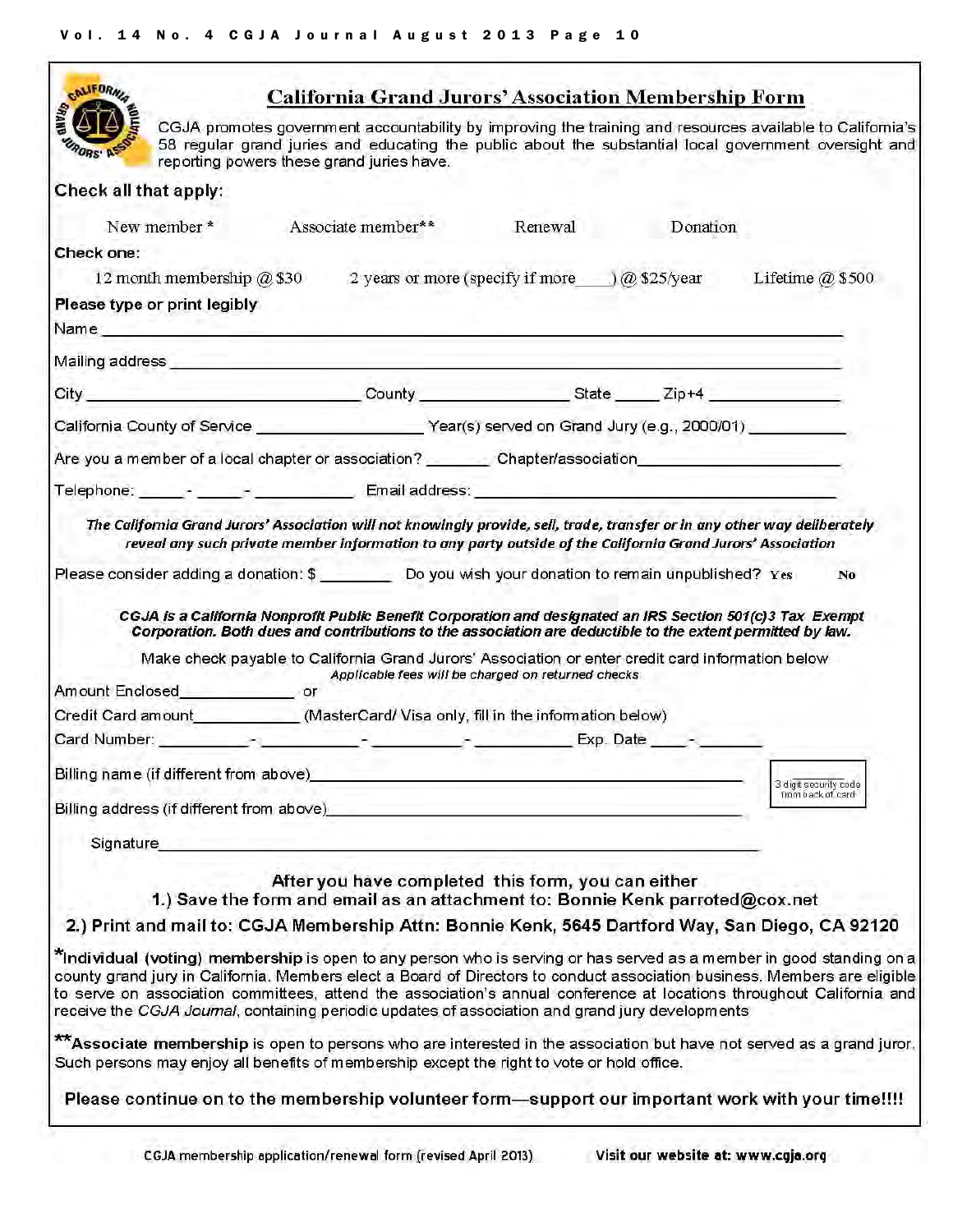#### CGJA Officers

**President** 

**Bill Trautman** trautman17@sbcglobal.net **Vice President**

**Beate Boultinghouse** beateb4@aol.com

**Jim Ragan**  Jimragan@charter.net

**Secretary** 

**Dianne Hoffman**  cgjamailbox@yahoo.com

**Treasurer** 

**Mailing Address**: 1017 L Street, Sacramento, CA 95814 **Phone**: 916-471-6500 **Email**: president@cgja.org

#### Grand Juror' Organizations By County

**Butte County Chapter butte County Chapter butte County Chapter County** Chapter **County Chapter County Chapter County Chapter County Chapter County Chapter County Chapter County Chapter County County Co Contra Costa County Chapter** Leslie Lea, President **leaft and the United States** League Lea, President

**El Dorado County \*** Chuck MacLean, President camaclean1@sbcglobal.net **Fresno County Chapter** Gary Greenberg, President g\_greenberg@att.net **Glenn County Chapter** Cynthia Hunt, President clhunt0@gmail.com **Humboldt County Chapter** Louise Jacobson, President xlj5535@yahoo.com **Kern County Chapter** Lyn Runyon, President runyonly@yahoo.com **Kings County Chapter** Georgia Tierney, President memageorgia@yahoo.com **Los Angeles County Chapter** Bill Selditz, President whseld@aol.com **Marin County Chapter** Michael Chernock, President michael@chenockassociates.com **Napa County Chapter Diane Shepp, President napacgia@gmail.com Orange County\*** Cheryl Brothers, President cherylbrot@aol.com **Placer County Chapter** John Monaco, President info@PCGJA.org **Sacramento County Chapter**  Joseph Maloney, President joepm@pacbell.net **San Benito County Chapter** John Sitton, President sitton john@yahoo.com **San Bernardino County** Burrel Woodring, President burrelw@aol.com **San Diego County\*** Mike Hall, President hallmikep@gmail.com **San Francisco County Chapter** Beate BoulƟnghouse, President beateb4@aol.com **San Luis Obispo County Chapter** Mimi Kalland, President mkalland@charter.net **San Mateo County Chapter**  Barbara ArieƩa, President barietta2006@yahoo.com **Shasta County Chapter David Plowman, President dsplowman@yahoo.com Solano County Chapter**  Wanda Kiger‐Tucker, President kigertucker@juno.com **Sonoma County Chapter** Richard Klein, President **Kleinmain@gmail.com Stanislaus County Chapter** Carmen Morad, President carmenmorad@yahoo.com **Sutter County Chapter** Beckie Jennings, President beckie.jennings@gmail.com **Tulare County Chapter** Gene Russ, President resiruss@aol.com **Yuba County Chapter** Mike Boom, President mike@boomfamily.net **\*Independent Past Grand Jurors' AssociaƟon Yolo County Chapter** Barbara Sommer, President basommer@ucdavis.edu **Madera County Chapter** Leanne Thomson, President leannethomson@ymail.com **Santa Cruz County Chapter** Erik Zinn, President enzinn@gmail.com

## Standing Committee Chairs

**Awards** Betty J. Mattea

**Membership RelaƟons** Dan Mufson

**Finance** John Monaco

**Public RelaƟons** Keath North

**Legal & LegislaƟve Resources** Karen Jahr

**Training** Marsha Caranci

#### CGJA Directors

*North* 

**Marsha Caranci,** Shasta caranci@aol.com

**Karen Jahr**, Shasta karen.jahr@sbcglobal.net

**John Monaco**, Placer john.monaco@TheRocklinGroup.com

> **Keath North,** Humboldt knorth@cgja.org

#### *Central*

**Beate BoulƟnghouse,** San Francisco beateb4@aol.com

**Karin Hern**, Marin karinhern2322@comcast.net

> **Dan Mufson,** Napa dan@apotherx.com

**Bill Trautman**, Napa trautman17@sbcglobal.net

#### *South*

Gary Greenberg, Fresno g\_greenberg@att,net

**Dianne Hoffman**, Orange cgjamailbox@yahoo.com

**Audrey Lynberg,** Los Angeles allm@charter.net

**Jim Ragan,** San Luis Obispo Jimragan@charter.net